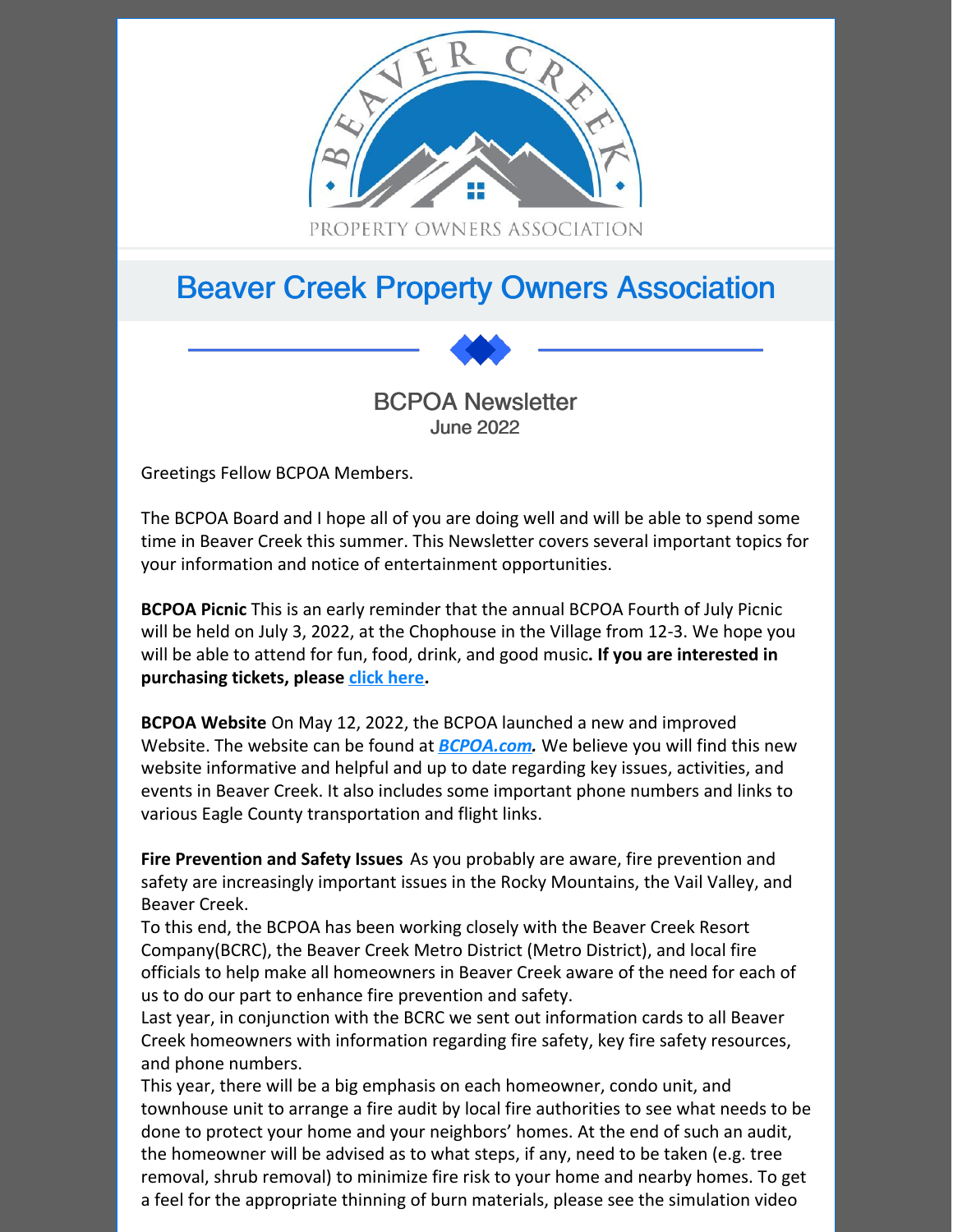[here.](https://drive.google.com/file/d/1T4EB1igEnW_J1MfwYCDYWd459h2w-zxY/view?usp=sharing)

## **BCPOA and Beaver Creek Club (BCC) Interaction with Vail Resorts and the BCRC**

Over the past several months, representatives of the BCPOA and BCC had constructive meetings with senior representatives of Vail Resorts and the BCRC on ways to invest in enhancing the overall Beaver Creek experience. These efforts resulted in commitments to invest in 6 new state-of-the-art pickleball courts at the Tennis Center and a sand trap replacement project at the Beaver Creek Golf Course over the next year. It is hoped that the positive and constructive relationships resulting in this initial agreement will set a template for future mutually beneficial interactions between and among the BCPOA, BCC, BCRC, and Vail Resorts.

## **BCPOA Annual Meeting**

The Board of Directors at the December 2022 Board meeting voted to change the date of the BCPOA Annual Meeting to August. This year, the Annual Meeting will be on August 24, 2022, following the regularly scheduled August Board meeting. The time and location will be provided in the Notice of Annual Meeting which will be sent in July.



There are a number of issues outside the normal course of business that are being actively addressed by the BCMD Board and staff. In order of importance and impact:

## **WATER ISSUES**

The "unification" proposed by the Eagle River Water & Sanitation District (District) with the Upper Eagle Regional Water Authority (Authority) has been at a stalemate for the past few months. A partial victory in the eyes of the BCMD.

The issue will be readdressed by the Authority over the next several months. In our view, the ideal resolution would be for unification to be "permanently" shelved. The Authority comprises Beaver Creek and 5 other areas of Metro Districts/towns. From the outset, the BC Metro Board has opposed the proposed consolidation since would dilute our voice and voting rights on water management, water usage, and associated water taxation issues while providing virtually no off-setting benefits. Thanks to the persuasive efforts of Pam Elsner and Kevin Hillgren, other Authority members are moving towards BCMD's point of view.

The District's priorities are now beginning to be refocused on ensuring the long-term stability of our water supply through the development of the Bolt's Lake Reservoir and by attaining more efficient water usage through customer education and enforcement programs.

# **EAGLE COUNTY REGIONAL TRANSPORTATION AUTHORITY (RTA)**

The BCMD has signed a Memorandum of Understanding with Vail, Avon, Eagle County,

Eagle, Gypsum, Minturn, and Red Cliff to explore the viability of forming a comprehensive and coordinated regional transportation system. This effort was initiated at the joint urging of the Vail Economic Development Council and the Beaver Creek Economic Development Council.

# **The goals of the RTA:**

- An expanded and optimized transportation system
- More effective transit services for residents, employees, and visitors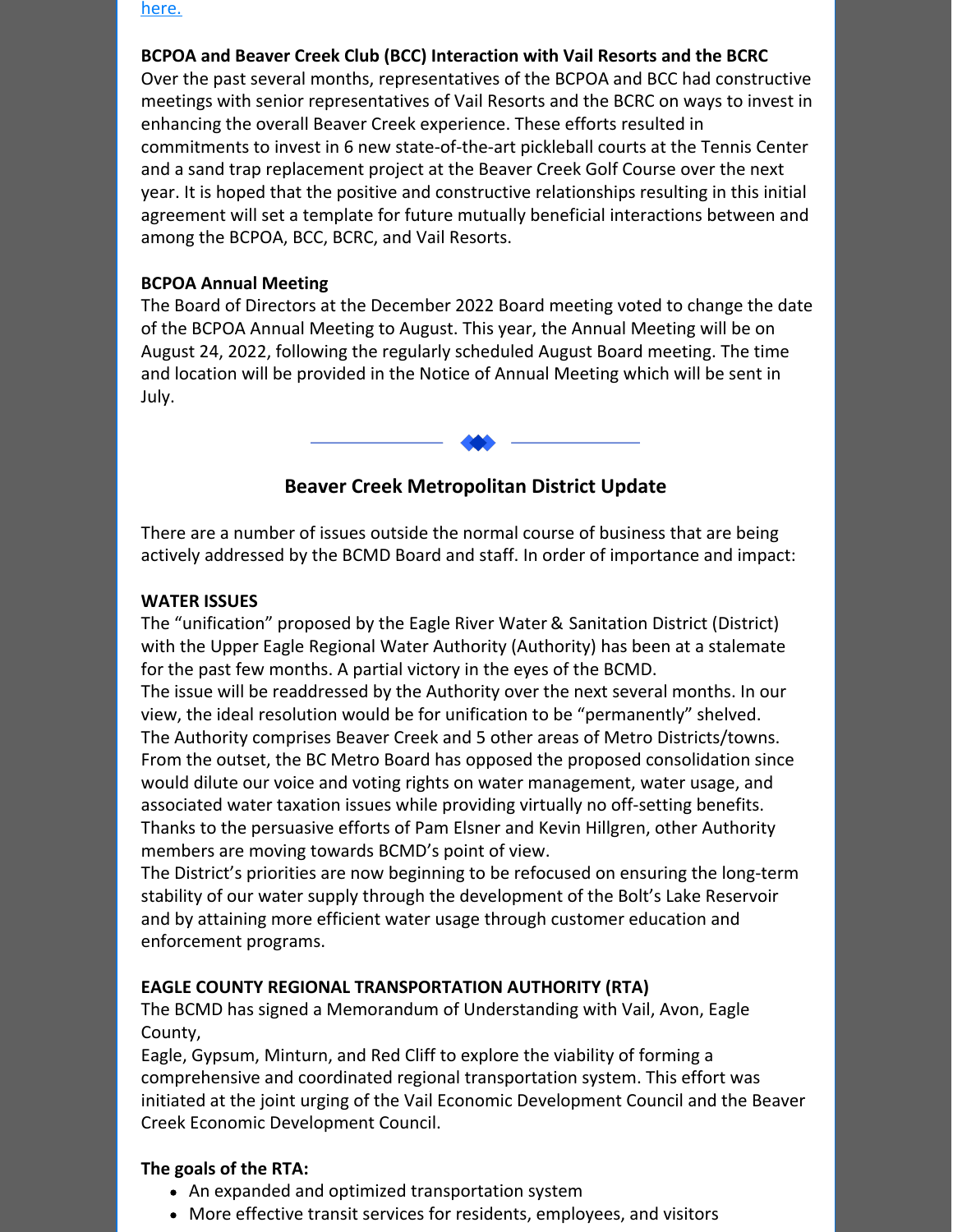- Increased transit service frequency, routes, and ridership
- A comprehensive, long-range plan for equipment and services
- A reduced carbon footprint and vehicle congestion in the Valley

The RTA would be funded by a 0.5% sales tax increase and a 0.6% increase in the visitor lodging tax. Legal and operational details regarding participating communities, organizational structure, governance, service goals, etc are being finalized and are targeted to be presented to voters for approval in the November 2022 election.

# **VILLAGE CONNECT (aka Dial-A-Ride)**

The Transportation System is managed collaboratively by the Metro District and the Beaver Creek Resort Company. Vail Associates currently operates the system on a subcontract with the Metro District.

After a shaky start in the early ski season due to a shortage of drivers, system on-time performance improved dramatically from January through April even as ridership increased substantially over the prior year.

Moving Village Connect to 100% on-demand service was successful and in part responsible for the service level improvements. BC Metro and BC Resort Company are now developing driver recruitment plans for the 2022-23 winter season.

# **WILDFIRE MITIGATION**

The problem is real. A wildfire in Beaver Creek is not a matter of "if" but "when". We are best served by taking steps now which will minimize wildfire risk and limit the ensuing damage. Removing diseased, dying, or dead trees and undergrowth and creating firebreaks where appropriate are the most effective measures.

Beaver Creek Public Safety is leading a coordinated wildland fire mitigation effort across Beaver Creek, Bachelor Gulch, and Arrowhead.

BC Metro and BC Resort Company have agreed to fund this work on a 50-50 basis Priority mitigation work areas in Beaver Creek and timing are:

- Elk Horn Fuel Break (26 acres) June 2022
- Strawberry Park Undergrowth Thinning (56 acres) July 2022
- BC Wildfire Resiliency Plan (456 acres) June 2022 thru November 2023

Refer to the attached map.

It is highly recommended that individual property owners request a free, fire-risk inspection of their homes by contacting Eric Lovgren, Eagle County Wildfire Mitigation Specialist, 970-328-8742; eric.lovgren@eaglecounty.us or Hugh Fairfield-Smith, Greater Eagle Fire Protection District Wildland Coordinator 970- 328-7244; hfairfield@gefpd.org or realfire.net.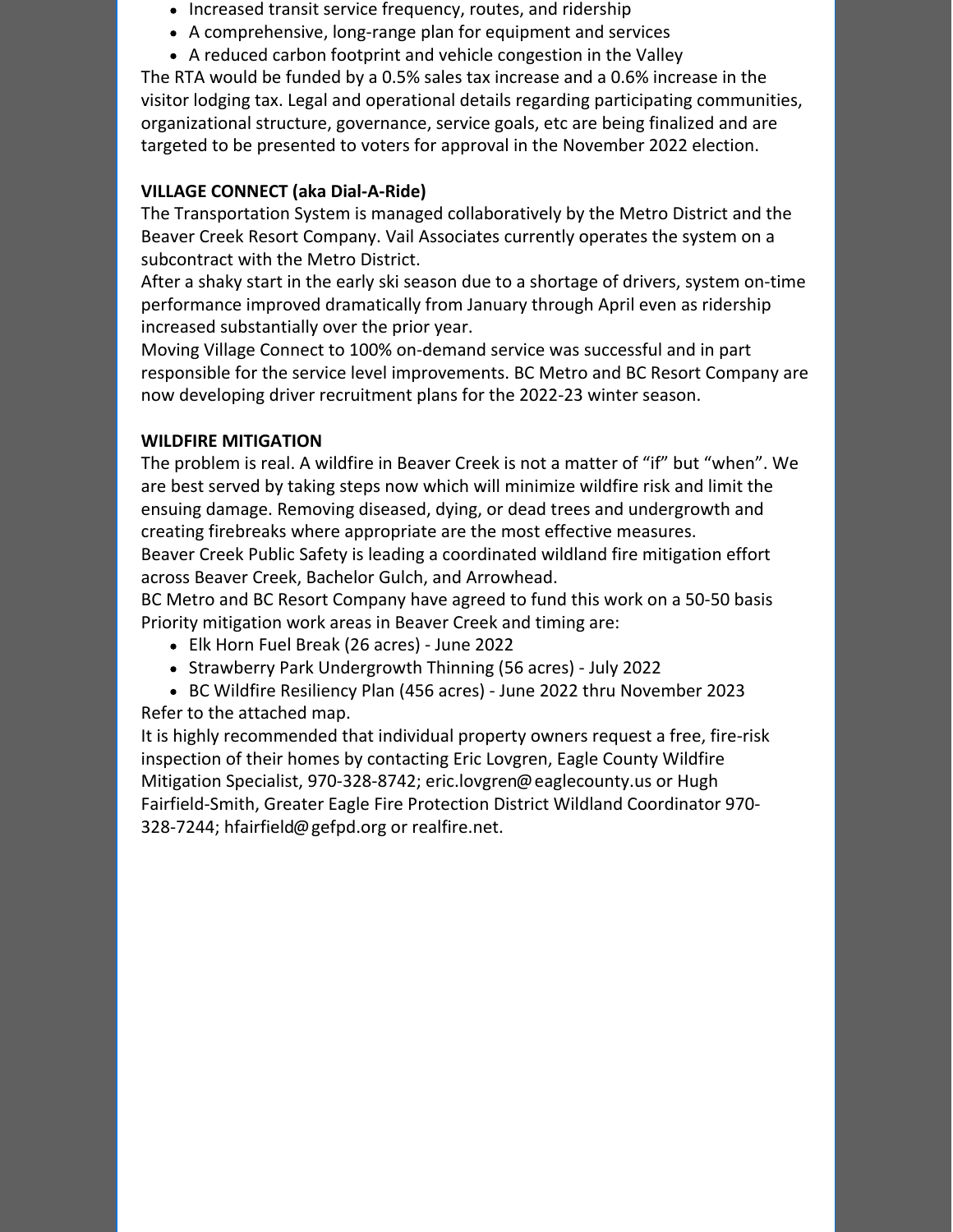

#### **TRAFFIC & PEDESTRIAN SAFETY**

In 2021, BC Metro authorized a Beaver Creek-wide study of traffic flows and speeds by McDowell Engineering. Their principal finding was that 85% of all BC traffic traveled within posted speed limits of +/- 5mph, which they judged to be highly acceptable for a community such as ours. Improved signage at pedestrian crossings and street intersections, clearer directional signage, and speed limit postings have been implemented. Monitoring traffic flows and speeds is an ongoing priority and additional traffic "calming" measures will be implemented where required.

#### **SKIER DROP-OFF**

Additionally, this past ski season McDowell Engineering conducted a traffic study of the Centennial Station Skier Drop-off area during peak usage periods. They have recommended both near-term and long-term actions to improve traffic flow and capacity. These recommendations have been reviewed by BCMD and the BC Resort Company for effectiveness, timing, and cost implications. As a first step, a separate entrance has been created for Village Connect buses to ease congestion. Other measures will be implemented before the start of the ski season and in 2023.

#### **BUSINESS AS USUAL**

After eight years of service, Pam Elsner has stepped off the Metro Board due to term limits. Current BCMD Directors: Dave Eickholt, Kevin Hillgren, Ray Shei, Mac Slingerlend, and Mike Towler BC Metro's crews are fully staffed for summer. In addition to regular road maintenance, repaving upper Offerson Road and Avondale Lane is underway and will be completed by mid-June.

Outside auditors completed their annual review of BCMD's financial systems,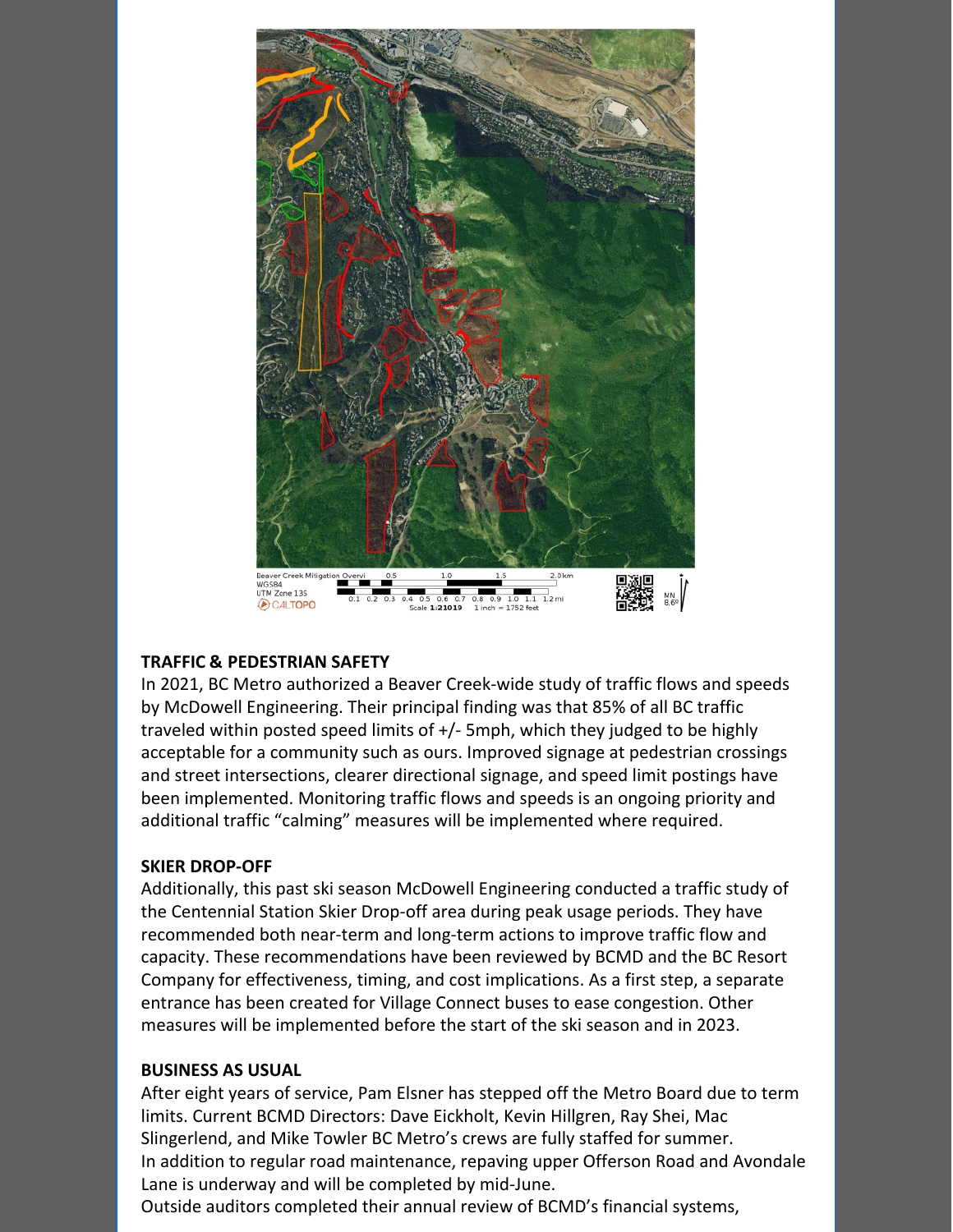processes, and accounts and issued a clean bill of health.

**The Vilar Performing Arts Center brings headlining classic rock, country and so much more in their newly announced summer lineup**

*Nothing compares to the feeling and power of live performances in the Rocky Mountains*



For 24 years, the Vilar Performing Arts Center (VPAC) in the heart of Beaver Creek has been a community gathering place revolving around world-class entertainment. This summer, the VPAC looks forward to another stellar lineup with a wide variety of legendary, multi-talented, multi-genre, and multi-generational performers. The lineup features musicians with over 60 Grammy Award nominations amongst them – as well as the only musician to be inducted into the Baseball Hall of Fame.

"One of the things I love the most about our theater is the ability for us to present such a variety of entertainment night after night," said VPAC Executive Director Owen Hutchinson. "From the large-scale classic rock shows with America and Bruce Hornsby to the smooth, subtle lyrics of Fleet Foxes to timeless Broadway standards from Kristin Chenoweth, we truly experience something exceptional during each show."

After a record-breaking winter season at the VPAC and ahead of the venue's 25thanniversary celebration next winter, this summer's stellar lineup has something for everyone. The arts continue to transcend generations and unite us all, and the VPAC will be a place where memories are made and traditions carry on this summer.

#### **VPAC SUMMER LINEUP**

#### **Fleet [Foxes:](https://vilarpac.org/event/fleet-foxes/) Shore Tour | Wednesday, June 29 | 7 p.m.**

The Fleet Foxes are an American indie-folk band from Seattle, led by singersongwriter Robin Pecknold. The band released their fourth critically acclaimed album "Shore" in the fall of 2020, which went on to earn the band their second Grammy nomination for Best Alternative Music Album. Rolling Stone called the album "the most immediately rewarding Fleet Foxes record since their brilliant 2008 debut." Special guest Tim Bernardes will join the Fleet Foxes in Beaver Creek.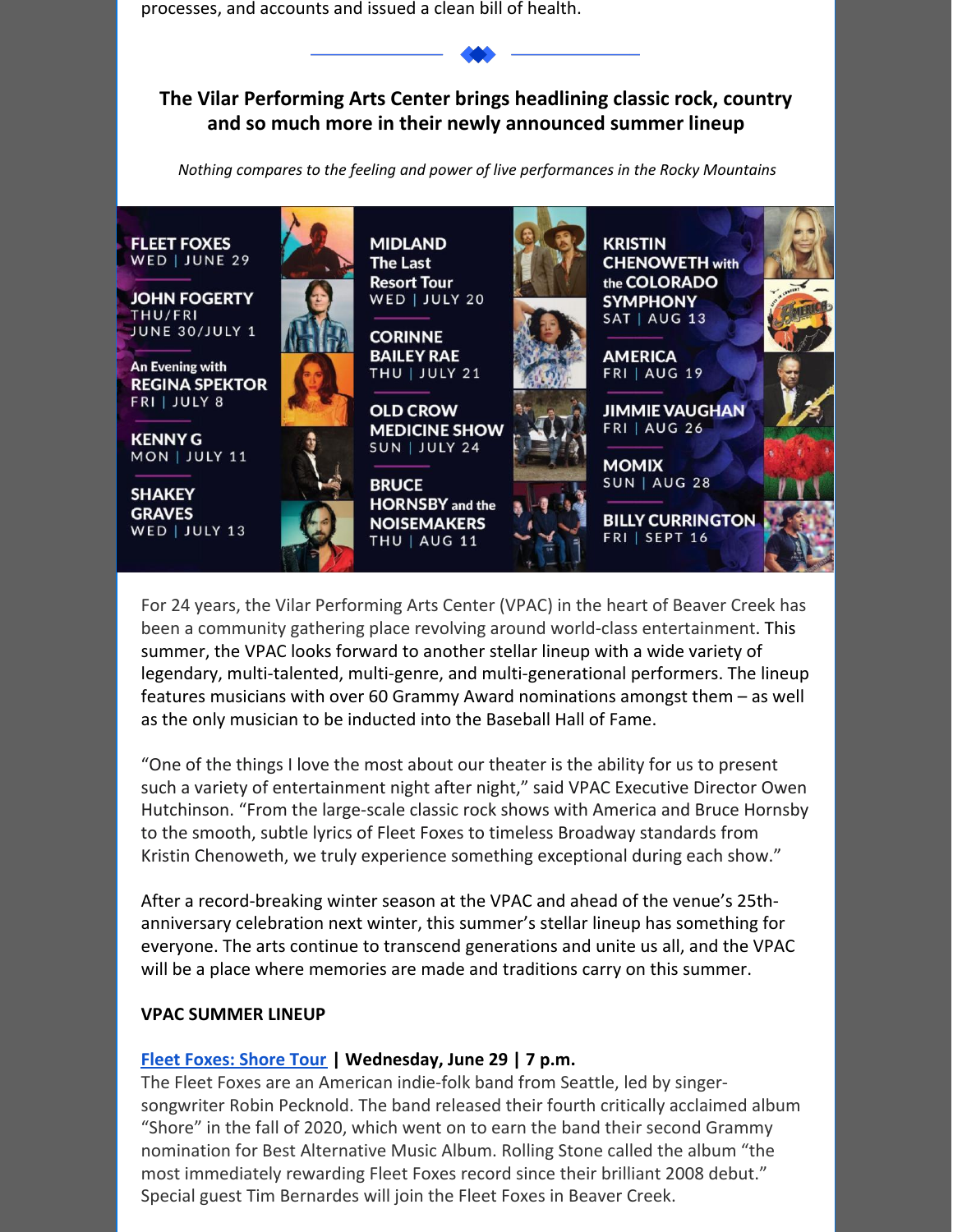#### **John Fogerty | [Thursday,](https://vilarpac.org/event/john-fogerty-june-30/) June 30, and [Friday,](https://vilarpac.org/event/john-fogerty-july-1/) July 1 | 7 p.m.**

As the leader of Creedence Clearwater Revival, John Fogerty is a true American treasure. Forging a distinctive, groundbreaking song all his own that is equal parts blues, country, pop, rockabilly, R&B, swamp boogie, and Southern-fried rock 'n' roll, Fogerty is a Grammy winner and has been inducted into the Rock & Roll Hall of Fame as well as the Songwriters Hall of Fame. He's also the only musician to be inducted into the Baseball Hall of Fame for his song "Centerfield." Among Fogerty's many hit songs, both as a solo artist and as leader of CCR, highlights include "Fortunate Son," "Susie Q," "Have You Ever Seen the Rain" among many others. In 2019, Fogerty celebrated 50 years in music.

#### **An [Evening](https://vilarpac.org/event/regina-spektor/) with Regina Spektor | Friday, July 8 | 7 p.m.**

Regina Spektor is synonymous with New York City. The singer-songwriter pianist has her own Bronx Walk of Fame Sign as well as "Regina Spektor Day" (June 11, 2019) proclaimed by the mayor to prove it. The Grammy Award nominee saw commercial success with the RIAA Gold-certified LP "Begin to Hope" which includes singles "On the Radio," "Better," "Samson" as well as "Fidelity," which climbed the Billboard Hot 100 singles chart. Spektor's fifth album, "Far" (2009), and sixth album, "What We Saw From the Cheap Seats" (2012), both debuted at No. 3 on the Billboard 200 albums chart. Spektor has performed at The White House as well as on Broadway, "Saturday Night Live" and contributed to projects spanning music and film, including the Hamilton Mixtape.

#### **[Kenny](https://vilarpac.org/event/kenny-g/) G | Monday, July 11 | 7 p.m.**

A phenomenally successful instrumentalist whose recordings routinely make the pop, R&B and jazz charts during the 1980s and 1990s, Kenny G's sound became a staple of adult contemporary and smooth jazz radio stations. Kenny Gorelick started playing professionally with Barry White's Love Unlimited Orchestra in 1976 and has since sold over 30 million albums.

#### **[Shakey](https://vilarpac.org/event/shakey-graves/) Graves | Wednesday, July 13 | 7 p.m.**

A native of Austin, Texas, Shakey Graves is a lifelong performer (and occasional actor) who has found success with his unique strain of blues, folk, and rock. In 2011, he was tapped as the "official busker" for the Railroad Revival Tour – featuring Mumford & Sons and Edward Sharpe & The Magnificent Zeros. Graves was named Emerging Arts of the Year at the 2015 Americana Music Honors & Awards, and in 2018 he released his full-length LP, "Can't Wake Up," which climbed the Billboard Americana/Folk Albums chart. Esteemed songwriter and former San Francisco busker Tré Burt will open.

#### **[Midland](https://vilarpac.org/event/midland/) – The Last Resort Tour | Wednesday, July 20 | 7 p.m.**

Hailing from Dripping Springs, Texas, lead vocalist Mark Wystrach fronts Midland's rich sound that is rounded out with lead guitarist/vocalist Jess Carson and bass player/vocalist Cameron Duddy. Their critically-acclaimed sophomore album "Let It Roll" earned the No. 1 position on Billboard's Top Country Album Sales chart upon release, receiving praise from Rolling Stone, Variety, NPR, and Entertainment Weekly, among others. The album was followed by the Gold-certified "On The Rocks" in 2017, which was declared "the year's best Country album" by The Washington Post. Their double Platinum-certified chart-topping "Drinkin' Problem" offers an intentional nod to country music reminiscent of the 1970s and '80s and earned the band their first Grammy Award nominations for Best Country Song and Best Country Duo/Group Performance.

#### **[Corinne](https://vilarpac.org/event/corinne-bailey-rae/) Bailey Rae | Thursday, July 21 | 7 p.m.**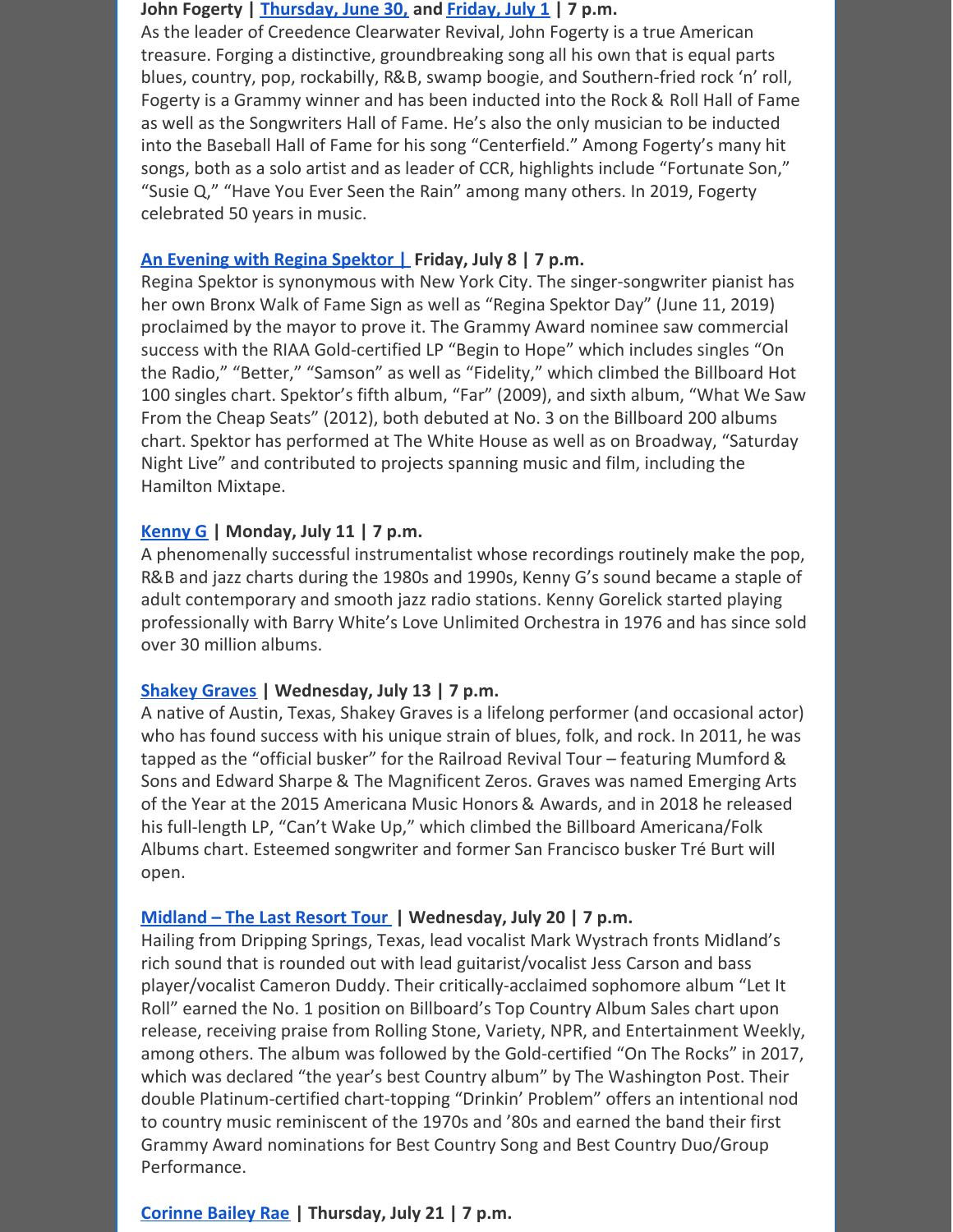From Leeds, England, singer-songwriter-musician Corinne Bailey Rae shot to stardom with her self-titled No. 1 UK debut album in 2006, featuring global hits "Put Your Records On" and "Like A Star." Bailey Rae has received two Grammy Awards along with multiple other nominations and accolades. The artist has recently composed music for film and television while also collaborating and performing with artists across musical genres, including Mary J Blige, Tyler The Creator, Stevie Wonder, and many others.

## **Old Crow [Medicine](https://vilarpac.org/event/old-crow-medicine-show/) Show | Sunday, July 24 | 7 p.m.**

Two-time Grammy Award winners Old Crow Medicine Show got their start busking on street corners in 1998 from New York and up through Canada. Eventually landing in Boone, North Carolina, the band has gone on to receive the honor of being inducted as members of the Grand Ole Opry, two Grammy Awards for Best Folk Album ("Remedy," 2014), and Best Long Form Music Video ("Big Easy Express," 2013). Additionally, their classic single "Wagon Wheel" received the RIAA's Double Platinum certification in 2019 for selling over 2 million copies.

## **Bruce Hornsby & The [Noisemakers](https://vilarpac.org/event/bruce-hornsby-and-the-noisemakers/) | Thursday, Aug. 11 | 7 p.m.**

Pianist Bruce Hornsby is on a roll. After taking the music world by surprise with his wide-ranging, critically acclaimed 2019 album "Absolute Zero," the singer, songwriter, composer, and bandleader returns with a follow-up that picks up where its predecessor left off. "Non-Secure Connection" features 10 new songs exploring a broad range of themes – from civil rights to AAU basketball. On the album, the multitalented Hornsby plays electric sitar. "I'm often looking to make a sound that I haven't heard before, and find a place in what I guess is the context of popular song for some new information," he says.

# **Kristin [Chenoweth](https://vilarpac.org/event/kristin-chenoweth-with-the-colorado-symphony/) with the Colorado Symphony | Saturday, Aug. 13 | 7 p.m.**

Emmy and Tony Award-winning actress and singer Kristin Chenoweth's career spans film, television, voiceover, and stage. In 2015, Chenoweth received a coveted star on The Hollywood Walk of Fame. Other accolades include the Emmy Award for Best Supporting Actress in a Comedy Series for her role in "Pushing Daisies," a Tony Award for "You're a Good Man, Charlie Brown" and she was also nominated for her original role of Glinda the Good Within "Wicked." She's also been nominated for her role on "Glee." For this special performance, Chenoweth will be joined by the Colorado Symphony, who are renowned for their commitment to artistic excellence and ensuring the future of live, symphonic music.

# **[America](https://vilarpac.org/event/america/) | Friday, Aug. 19 | 7 p.m.**

Bringing iconic hits including "A Horse with No Name," "Ventura Highway" "You Can Do Magic" and more, America is the perennial classic-rock favorite celebrating its 50<sup>th</sup> anniversary with powerful performances across ... America. The band became a global household name and paved the way with an impressive string of hits following the success of their first No. 1 single. Decades later, these friends are still making music together, touring the world and thrilling audiences with their timeless sound.

# **Jimmie [Vaughan](https://vilarpac.org/event/jimmie-vaughan/) | Friday, Aug. 26 | 7 p.m.**

In true Texas fashion, four-time Grammy-winner Jimmie Vaughan has helped breathe new life into the music that has been his lifeline all these decades. Vaughan has been playing the blues he hears in his head and feels in his heart for over a half-century. The blues are in his blood – as they always have been and always will be.

# **[MOMIX](https://vilarpac.org/event/momix/) | Sunday, Aug. 28 | 7 p.m.**

For over 40 years, MOMIX has been transporting audiences from their everyday lives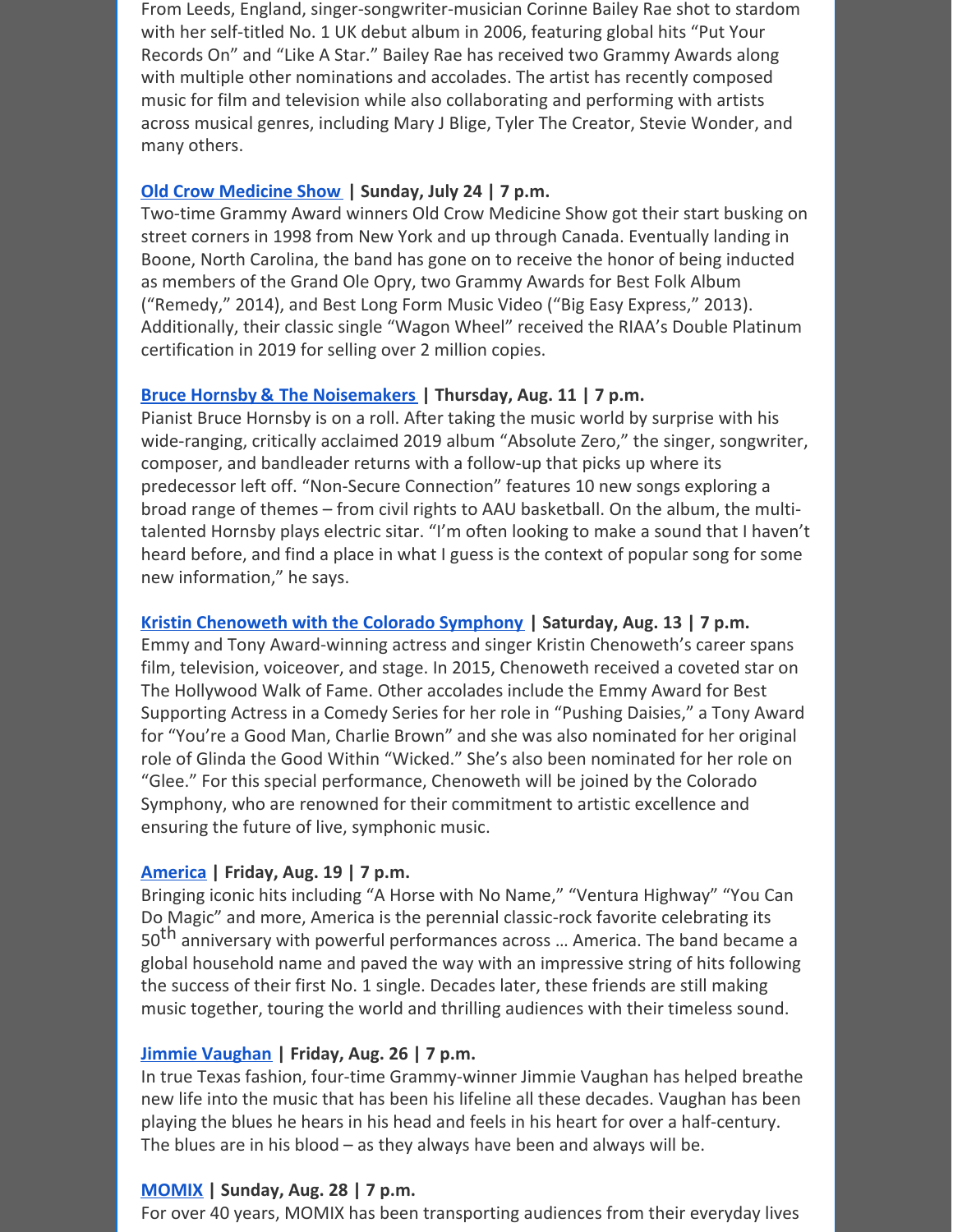to a fantasy world through its trademark use of magical lighting and imagery. Known internationally for presenting works of astounding inventiveness and physical beauty, MOMIX is a company of unbelievable dancer-illusionists. Thrilling fans in over 22 countries, the dance company has been featured on stage, screen, and on television all over the world. MOMIX is surreal, surprising, and massively creative.

# **Billy [Currington](https://vilarpac.org/event/billy-currington/) | Friday, Sept. 16 | 7 p.m.**

Since his self-titled debut album in 2003, country music singer and songwriter Billy Currington has scored 11 career No. 1 singles, most recently "Don't Hurt Like It Used To." His other hits include memorable songs like "Good Directions," "Let Me Down Easy," "Must Be Doin' Somethin' Right" and "We Are Tonight," among many others. The Georgia boy has spent more than a decade in the spotlight proving he's truly a man for all seasons.

# **BEAVER CREEK RESORT COMPANY (BCRC) NEWS:**

Beaver Creek Resort Company is thrilled to host Signature Events and rink experiences throughout the summer.

The Independence Day Celebration will take place on Monday, July 4 <sup>th</sup> with live music from Jamestown Revival, American Aquarium, and other acts on the Haymeadow Stage at the base of the mountain. Stars, Stripes & Slides features bouncy castles and inflatables for young guests. Admission is complimentary and food and beverages will be available for purchase.

The covered rink will serve as the hub for activities again this summer, with Outdoor Yoga, Silent Disco, Movies Under the Stars, Live Music, and other programming on tap from June 20 th-August 31 st . Download the *Beaver Creek Village Guide app* for the full schedule or visit *BeaverCreek.com/Events*

The Beaver Creek Wine & Spirits Festival returns on August 11 <sup>th</sup>-14<sup>th</sup> with onmountain adventures, wine-paired dinners, seminars, and the Grand Tasting. Tickets will go on sale for these events in June.

Don your lederhosen and dirndls - the legendary Beaver Creek Oktoberfest will be back September 2<sup>nd</sup>-4<sup>th</sup> with contests, a Kids Zone, live music, and delicious Bavarian food and drinks. Admission is complimentary.

# **BCPOA Membership**

As always, the BCPOA is interested in attracting new members. If you get this Newsletter and are not a member, please check the BCPOA Website and consider joining. Similarly, if you know someone who is not a member, please invite them to check the BCPOA Website for membership information.

Best,

Bruce Kiely